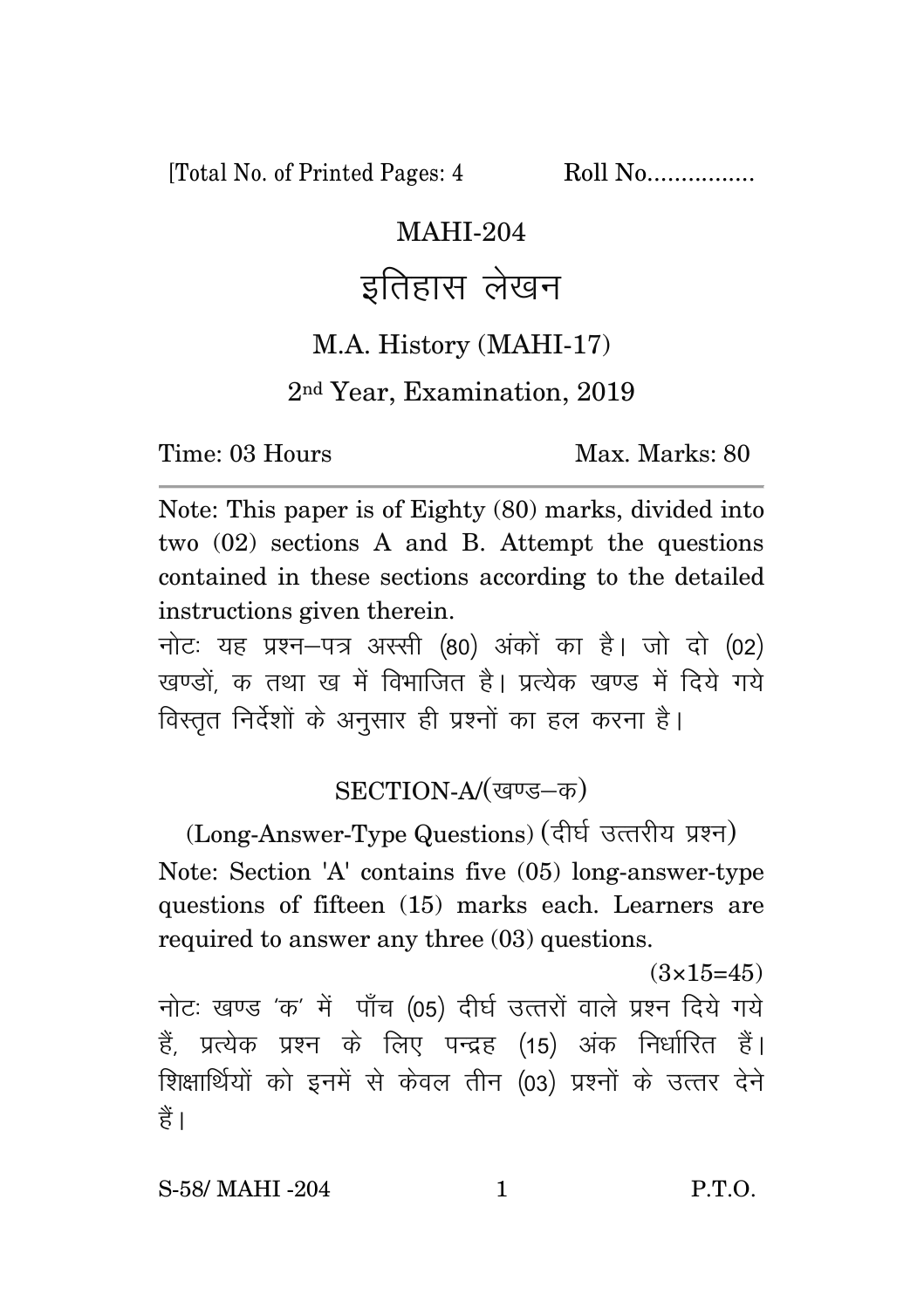1. History repeats itself. Critically examine this statement.

इतिहास स्वयं को दोहराता है। इस कथन की आलोचनात्मक व्याख्या कीजिए।

- 2. Critically examine the history writing of Herodotus and Thucydides. हीरोडोटस एंव थ्यसीडाइडस के इतिहास लेखन का आलोचनात्मक परीक्षण कीत्तिरो।
- 3. Shed light in detail on St. Augustine and Church historiography.

संत आगस्ताईन और चर्च इतिहास लेखन पर विस्तार से पकाश $\overline{\text{r}}$  , सालिये ।

- 4. Critically examine the Subaltern history writing in India. भारत में सबाल्टर्न इतिहास लेखन का आलोचनात्मक परीक्षण कीजिए।
- 5. What do you understand by Romanticist historiography? Describe in detail.

रोमॉंटिक (रूमानी) इतिहास लेखन से आप क्या समझते है? सविस्तार व्याख्या कीजिए।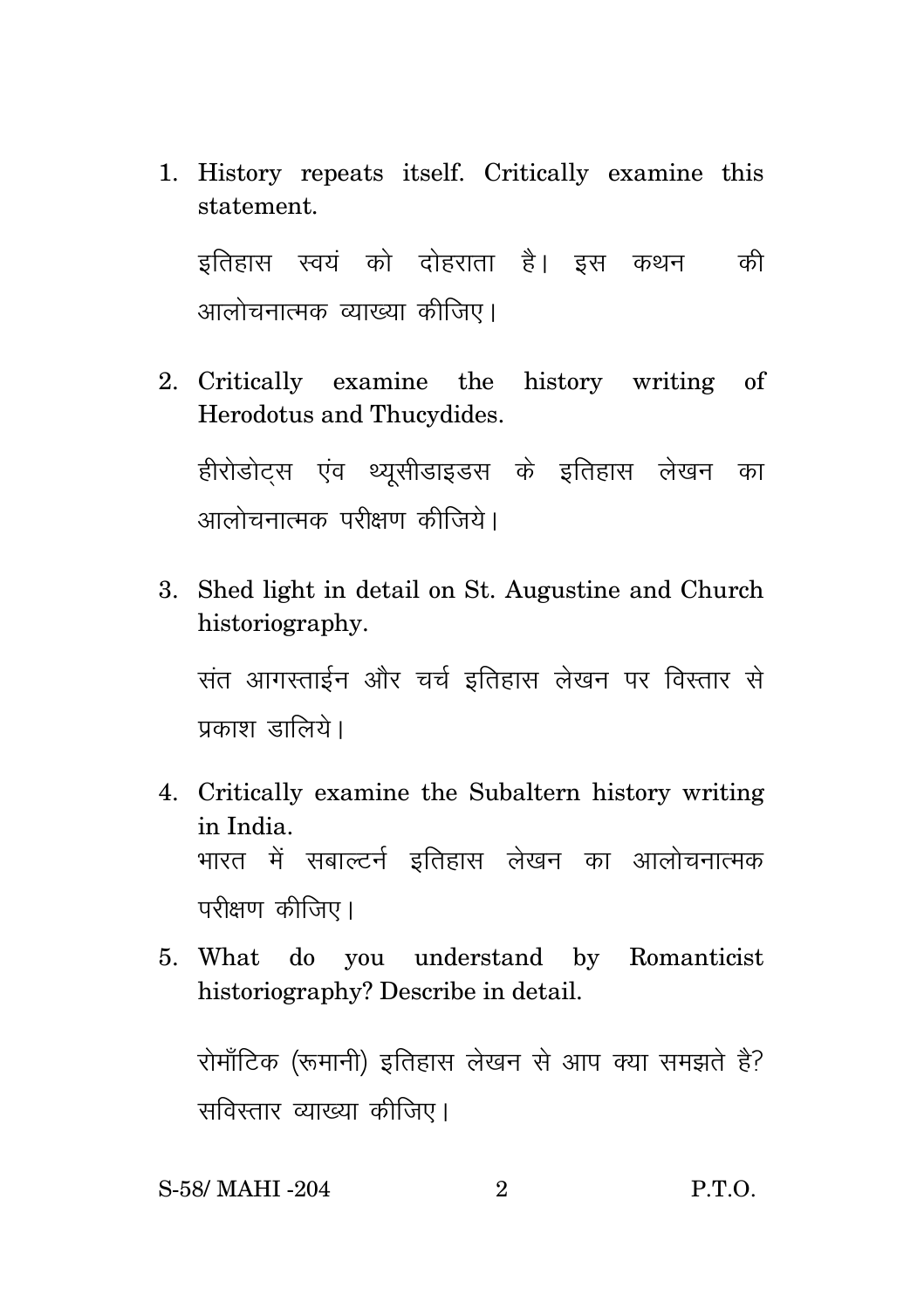## Section-B / (खण्ड-ख) (Short Answer Type Questions) (लघु उत्तरों वाले प्रश्न)

Note: Section 'B' contains eight (08) short-answer type questions of seven (07) marks each. Learners are required to answer any five (05) questions only.  $(5 \times 7 = 35)$ 

नोटः खण्ड 'ख' में आठ (08) लघु उत्तरों वाले प्रश्न दिए गये हैं. प्रत्येक प्रश्न के लिए सात (07) अंक निर्धारित हैं। शिक्षार्थियों को इनमें से केवल पाँच (05) प्रश्नों के उत्तर देने हैं।

1. Comment briefly on Indian philosophy and history.

भारतीय दर्शन और इतिहास पर संक्षिप्त टिप्पणी कीजिए।

- 2. Comment briefly on subject matter of history इतिहास की विषय वस्तु पर संक्षेप में टिप्पणी कीजिए।
- 3. What is colonial Historiography? ओपनिवेशिक इतिहास लेखन क्या है।
- 4. Write a note on Rajatarangini

राजतरंगिणी पर टिप्पणी लिखिए।